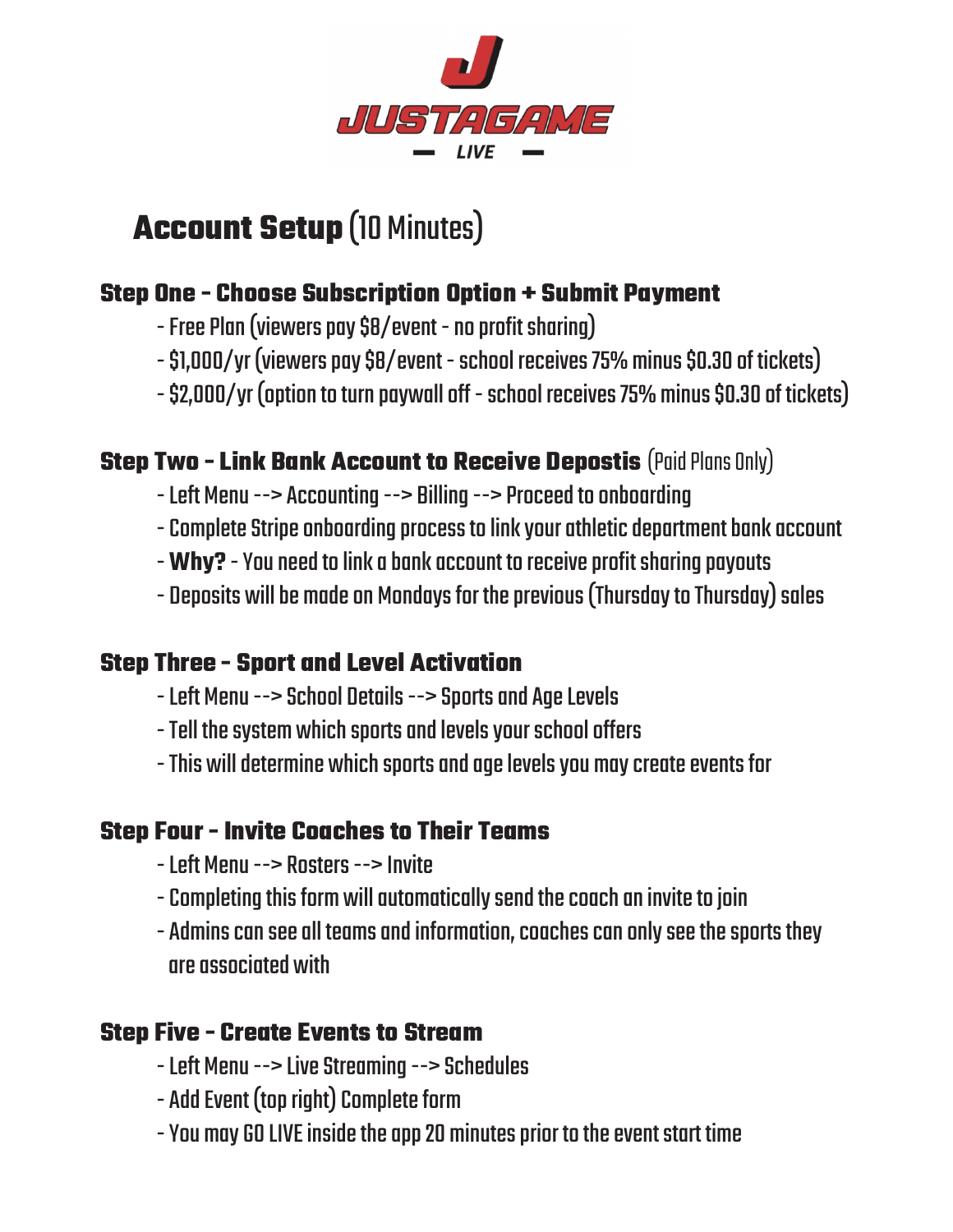

# **Getting Started Guide** (Mobile Streaming App)

- Account Setup (10 minutes)
- Download Justagame Live Mobile App ( 1 minute)
- Testing an event (2 minutes)
- How to share you events with your fans (share links)

If you need assistance while activating your account please contact:

Support - info@justagamewebservices.com

Jason Manke National Sales 608-432-4314 jason@justagamewebservices.com

Jade Royston **Founder** 608-432-2083 jade@justagamewebservices.com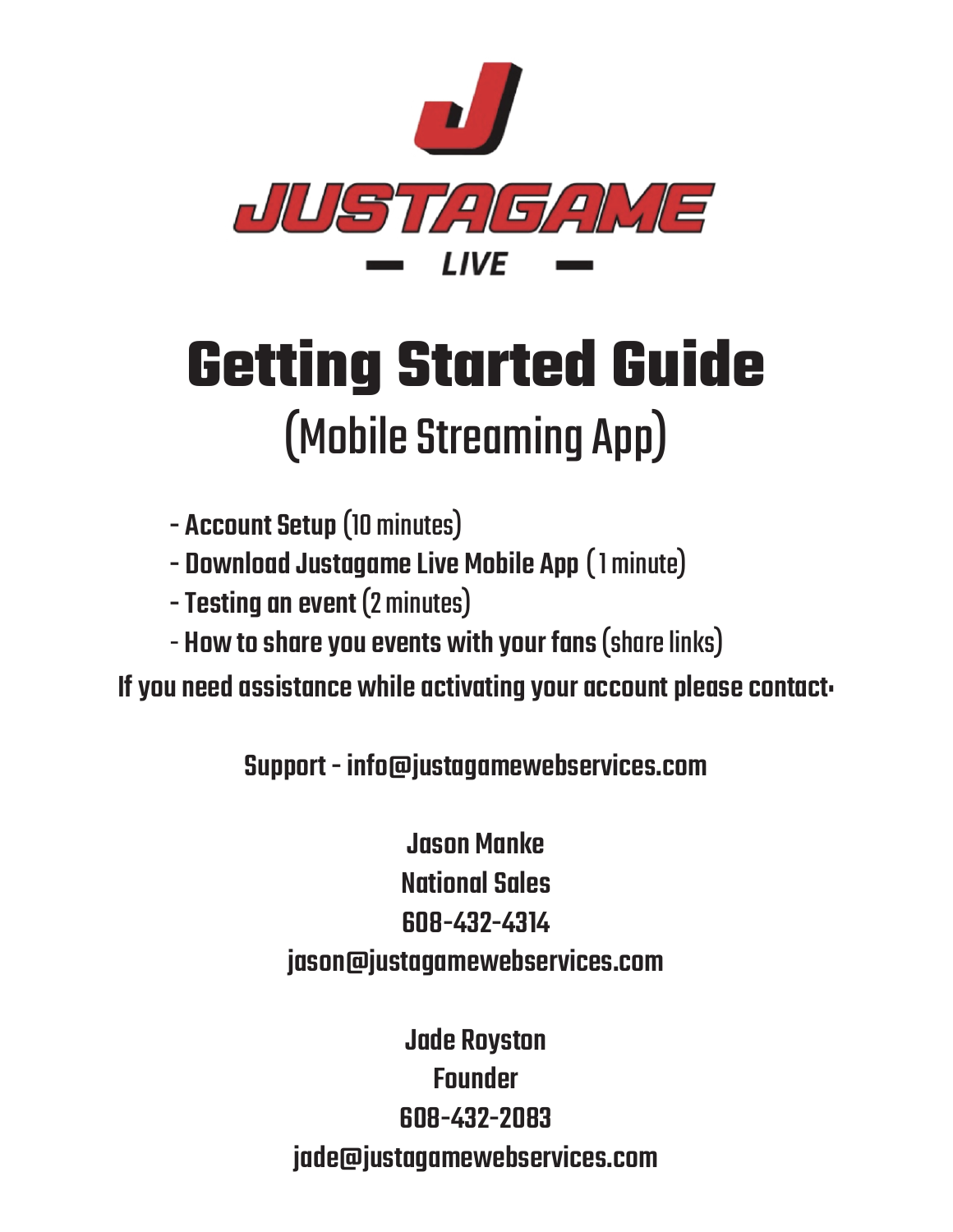

# **Download Justagame Live Broadcaster App** (1 min)

#### **Visit the App Store and search for "Justagame Live"**

#### **About the App**

- The Justagame Live mobile app is for "broadcasters" only.
- You only need the app downloaded on the devices that you will use to broadcast
- All event management will be done on the web through the dashboard
- All event viewing will be done on the public website

#### **Logins and App Broadcast Permissions**

- Login The login username and password are the same as you use on the web
- Stream Permissions
	- AD's (admins) have full permission to stream any event scheduled
	- Coaches have the right to stream their specific events
	- Broadcasters you may set custom permissions on an event level basis

#### **Stream Connectivitiy**

- Solid internet or cell data connection is critical for a smooth streaming experience
- Please make sure your WiFi connection is stable before entering the app
- Our app also allows you to stream over cellular data if WiFi is not available

#### **Game Time Prodecures**

- You may pre-schedule all of your events in the dashboard at any time
- All events will immediately populate the proper app user accounts
- GO LIVE you may only go live once the event is within 20 minutes of the scheduled "event start time". The GO LIVE button in the app will be gray and deactivated until this time. If your event is running ahead of schedule. You must login to the dashboard to adjust your "event start time".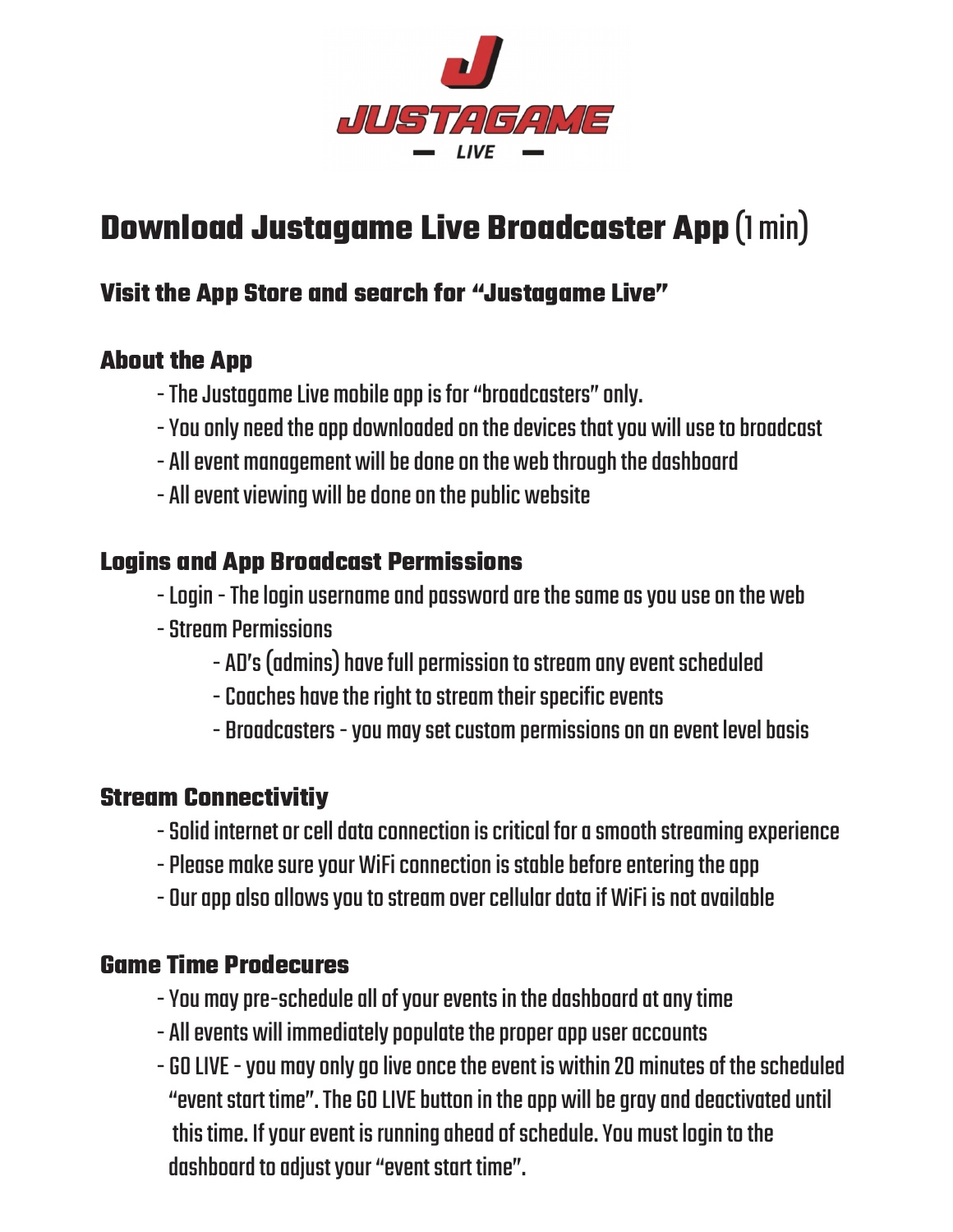

# **Testing an Event (2 mins)**

### **Login to your dashboard account** (Computer)

- Left Menu --> Live Streaming --> Schedules
- Either navigate to a sport page first, or click on Add Event button (top right)
- Enter any sample event you wish to test
- NOTE: enter an "event start time" within the next 20 minutes to be able to GO LIVE

### **Open the Justagame Live app on your device** (Mobile Device)

- Login with a user that will have permission to stream the created event
- The event will be listed with a red GO LIVE button
- Click GO LIVE, the devices will be forced to go horizontally
- Click the red button in the upper right corner to begin streaming
- You will receive a LIVE icon on top/middle of the broadcast screen

## **To View Your Live Stream** (Computer)

- You have free access to your live events when you are logged in to your dashboard
- Left Menu --> Live Streaming --> Schedules
- On a live event, find the icon (square with an upward right arrow) right side of line
- This link will take you to the public page to view the event

NOTE: There is a 30-35 second delay from the streaming device to the playback page. Please wait at least 30 seconds after receiving the live icon in order to view the live player page.